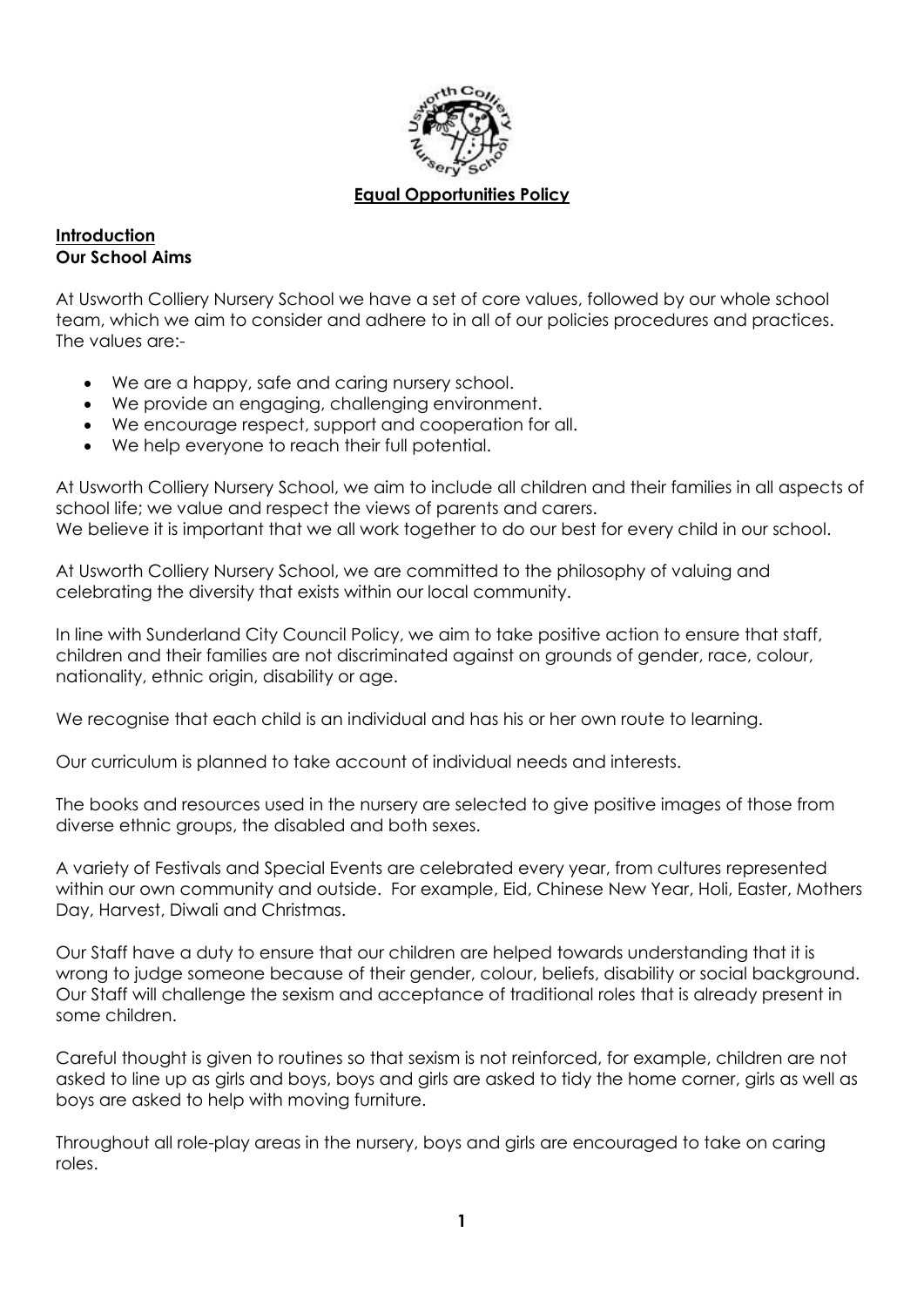Activities and support are differentiated to enable children with Special Educational Needs to access the curriculum.

At Usworth Colliery Nursery School parents are valued as co-educators. This means the nursery values the contribution that parents/carers make to the educational success of their children whatever their background.

We actively seek to engage with all parents/carers and use a variety of strategies to ensure this happens.

On admission to nursery, parents are encouraged to spend time settling their child in and expected to share information about their child's development so far.

Usworth Colliery Nursery School has an Admissions Policy that ensures no child is refused admission on grounds of gender, race, colour, nationality, ethnic origin or disability.

All staff are expected to subscribe to the above policy and are expected to challenge others and each other in a positive, supportive and sensitive way should racist, sexist or insensitive remarks be inadvertently made.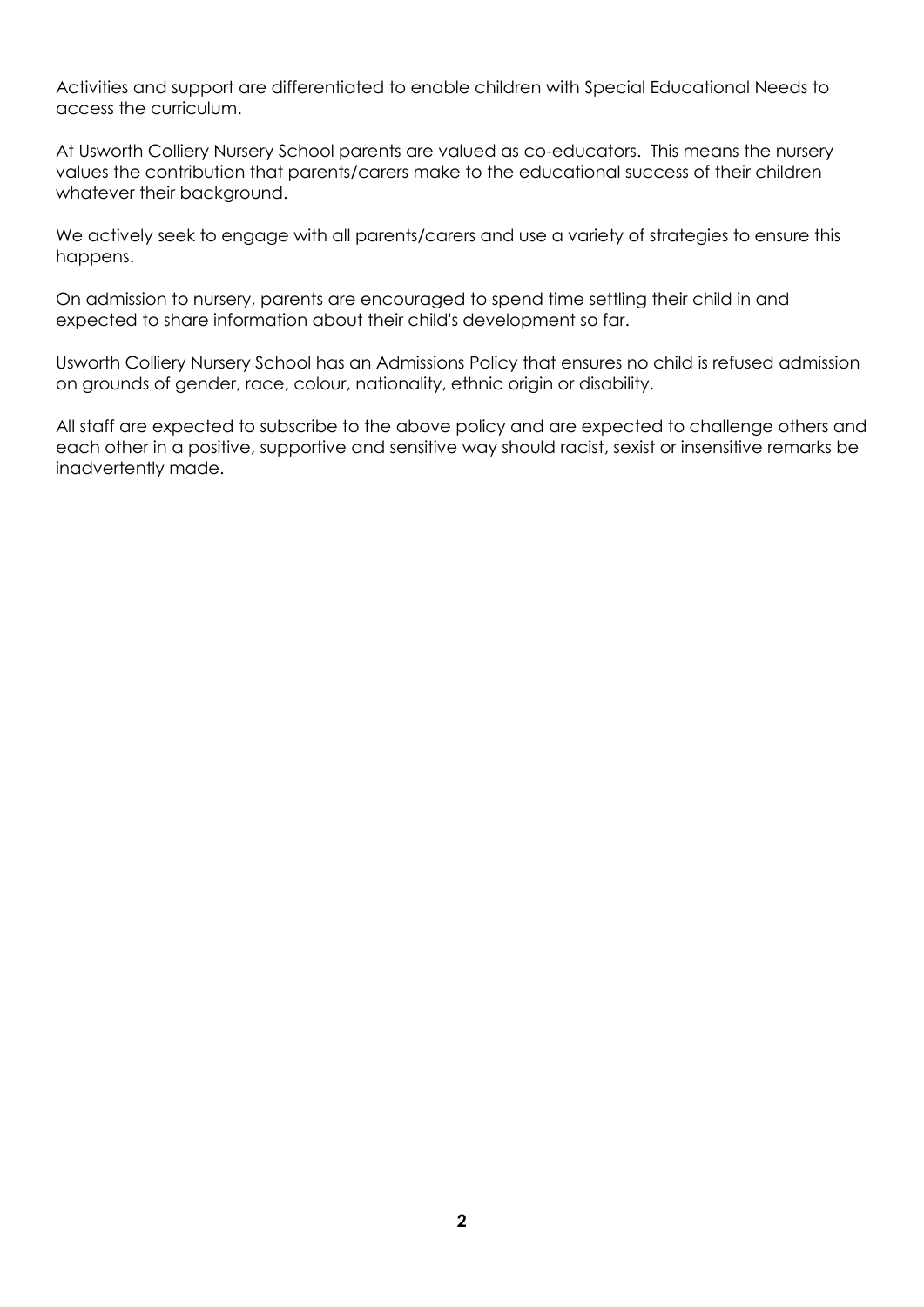

#### **Racial Equality Policy**

#### **Introduction Our School Aims**

At Usworth Colliery Nursery School we have a set of core values, followed by our whole school team, which we aim to consider and adhere to in all of our policies procedures and practices. The values are:-

- We are a happy, safe and caring nursery school.
- We provide an engaging, challenging environment.
- We encourage respect, support and cooperation for all.
- We help everyone to reach their full potential.

At Usworth Colliery Nursery School, we aim to include all children and their families in all aspects of school life; we value and respect the views of parents and carers.

We believe it is important that we all work together to do our best for every child in our school.

### **Our Inclusive Vision Statement**

At Usworth Colliery Nursery School we strive to create a happy atmosphere where learning is fun. Where children, parents and staff learn together and where all develop to their maximum potential.

We believe children learn most effectively by using all their senses and through their own activity and first hand experiences.

The learning environment is planned so that children grow in independence and take increasing responsibility for themselves.

Each child is an individual and has needs that should be met in an atmosphere that celebrates diversity.

Children need acceptance and approval in order to develop a positive concept of self and grow in confidence and self esteem.

### **Our values and commitment to Race Equality**

This nursery school is committed to:-

- promoting race equality, challenging racial discrimination and promoting good race relations
- respecting and valuing the differences between people
- valuing and meeting the individual needs of all children in our care
- providing an environment where everyone feels welcome and valued and able to achieve their full potential
- having high expectations of all children
- recognising the presence of racism in society and being proactive in challenging racist attitudes, language and behaviour
- preparing all children for life in a multi racial society
- challenging racial stereotyping through learning opportunities and positive images in resources
- regular assessment of policy and practice through self review procedures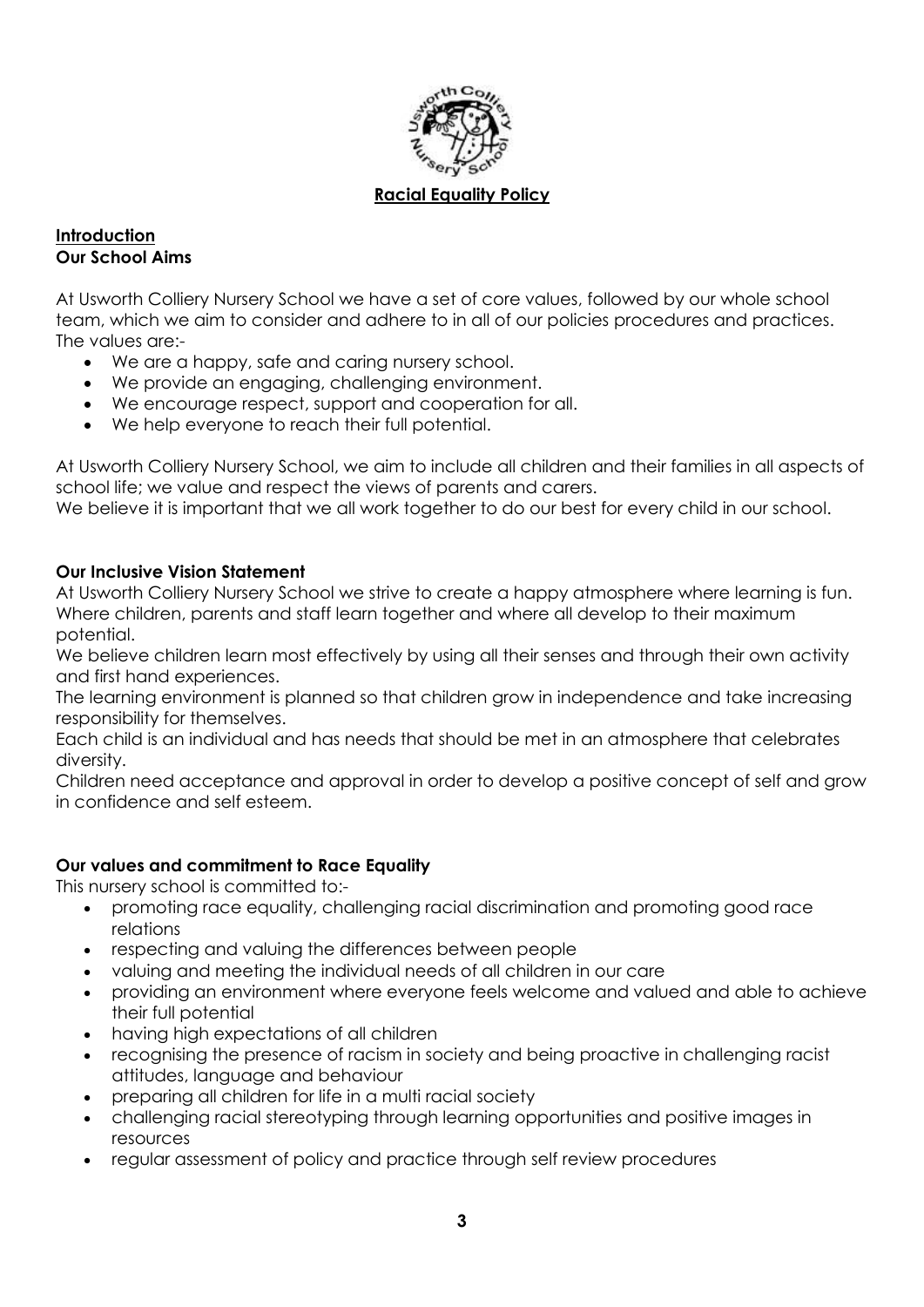### **Implementation and responsibilities**

All members of our school community have a responsibility to promote race equality and everyone involved with the nursery is required to adhere to the race equality policy. The nursery implements the policy by:-

- ensuring the inclusion of race equality targets in the school development plan and other strategic plans
- ensuring that the whole nursery community is aware of and understands the implications of the race equality policy
- using ethnic analysis of achievement to identify specific strategies for tackling identified disparities between different groups
- review all policies to ensure that they are consistent with the race equality policy

# **The Governing Body**

- ensures that the nursery fulfils its general duty under the Race Relations (Amendment) Act 2000 and that the race equality policy, its procedures and strategies are implemented fully
- is proactive in promoting race equality, challenging discrimination and promoting good race relations
- promotes a learning environment which encourages, enables and supports all children in meeting their individual potential

## **The Headteacher**

- with the Governing Body, ensures that the policy, its procedures and strategies are implemented fully
- ensures that all members of the nursery community are aware of the policy and their role in promoting it
- enables all staff to access appropriate training and support to enable them to fulfil their responsibilities
- takes lead responsibility for race equality within the nursery
- develops an action plan for implementation of the race equality policy and monitors its effectiveness. The action plan is expressed as a Race Equality target within the School Improvement Plan and includes mechanisms for annual review
- takes lead responsibility for recording, reporting and monitoring all racist incidents in line with the Local Authorities policy and procedures

## **All staff/adults:**

- are aware of their duty to promote race equality, challenge discrimination and promote good race relations
- fulfil their role within the Local Authorities procedures for monitoring racist incidents
- ensure that children from all racial groups have equal access to the curriculum
- ensure that all children feel valued
- have high expectations of all children
- promote race equality and diversity through their relationships with children, parents, other adults and the wider community

# **Children's personal development and pastoral care**

The nursery is committed to providing an environment where all children feel secure, confident and valued. All children are valued as active, competent learners.

The personal, social and emotional development of all children is central to all nursery activities.

## **Learning and teaching**

All learning opportunities incorporate principles of race equality, challenging discrimination and promoting good relationships between all children.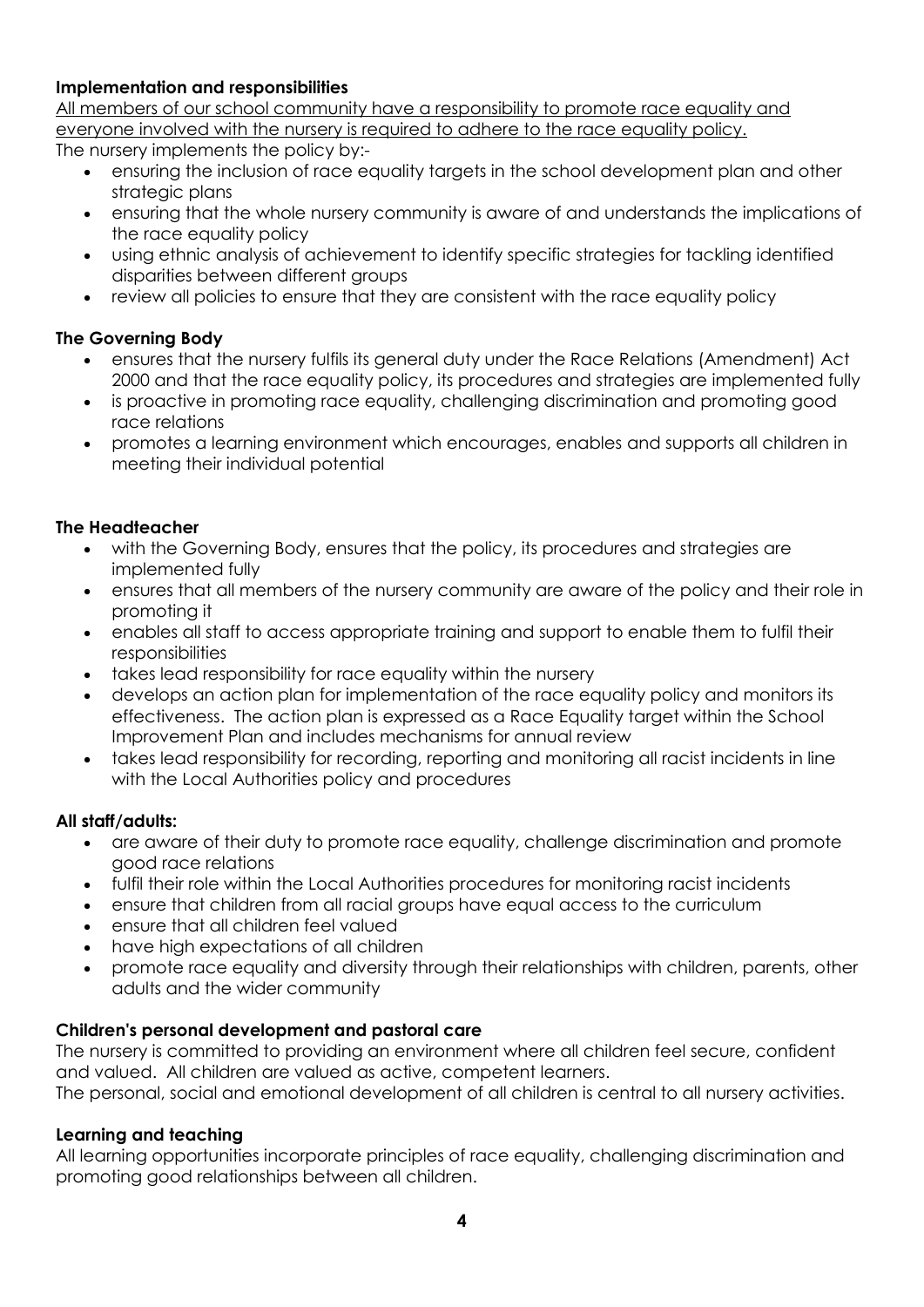Staff have high expectations of all children based on full information relating to their achievements and needs. They ensure that all pupils are treated with equal respect and have equal access to the curriculum.

Resources that are reflective of the culturally diverse community support the learning environment.

Children's individual learning needs and styles inform teaching strategies and learning opportunities.

## **Admissions and attendance**

The nursery ensures that:-

- the admissions policy does not disadvantage children from particular racial groups and that action is taken to eliminate any inequalities identified
- the admissions policy is monitored and reviewed to ensure equality of opportunity for all families
- comprehensive information relating to children's ethnicity, home language and religion is collected as part of the admission and induction process
- provision is made for leave of absence for religious observance
- follow up of absence is sensitive to religious and community issues

### **Partnerships with parents**

Parents are valued as a child's first and enduring educators. The nursery is committed to involving all parents in the learning journey that their children are engaged in whilst they are with us. Information to parents is presented in an accessible way and takes into account the language backgrounds of parents.

### **Staff recruitment and professional development**

The nursery:-

- adheres to the Local Authorities procedures for the advertising of posts to ensure fair and equal access to interview
- ensures that all those involved in recruitment and selection of staff are aware of their responsibility to avoid racial discrimination
- encourages all staff to develop and achieve their full potential through access to professional development opportunities
- monitors take up of professional development training by ethnic group
- monitors the performance management/appraisal procedures to ensure that they do not discriminate on grounds of race or ethnicity

### **Monitoring and impact assessment**

The policy is monitored to determine the positive effect it has on:-

- The whole school
- The Children
- Parents and carers
- The staff

Monitoring of the impact of equality/inclusion strategies on individuals from different racial groups is through regular review of progress, achievements and well being.

The policy itself is reviewed as part of the nursery's rolling programme of policy review. Monitoring procedures will be as identified in the School Improvement Plan. The nursery mainstreams race equality by building key assessment questions into policy development and review processes in all areas.